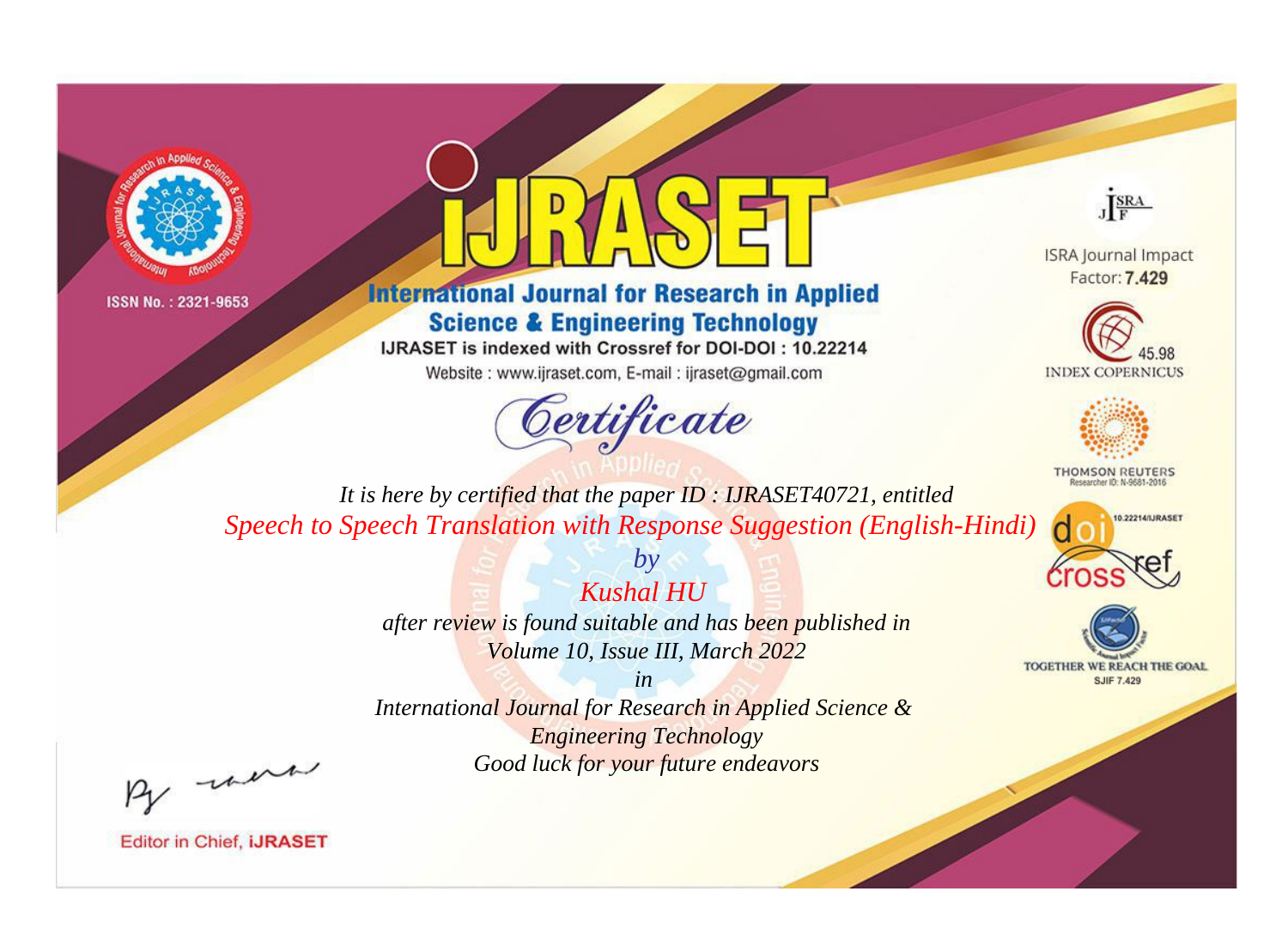



**International Journal for Research in Applied Science & Engineering Technology** 

IJRASET is indexed with Crossref for DOI-DOI: 10.22214

Website: www.ijraset.com, E-mail: ijraset@gmail.com



JERA

**ISRA Journal Impact** Factor: 7.429





**THOMSON REUTERS** 



TOGETHER WE REACH THE GOAL **SJIF 7.429** 

*It is here by certified that the paper ID : IJRASET40721, entitled Speech to Speech Translation with Response Suggestion (English-Hindi)*

> *Kethu Yashaswi after review is found suitable and has been published in Volume 10, Issue III, March 2022*

*by*

*in* 

*International Journal for Research in Applied Science & Engineering Technology Good luck for your future endeavors*

By morn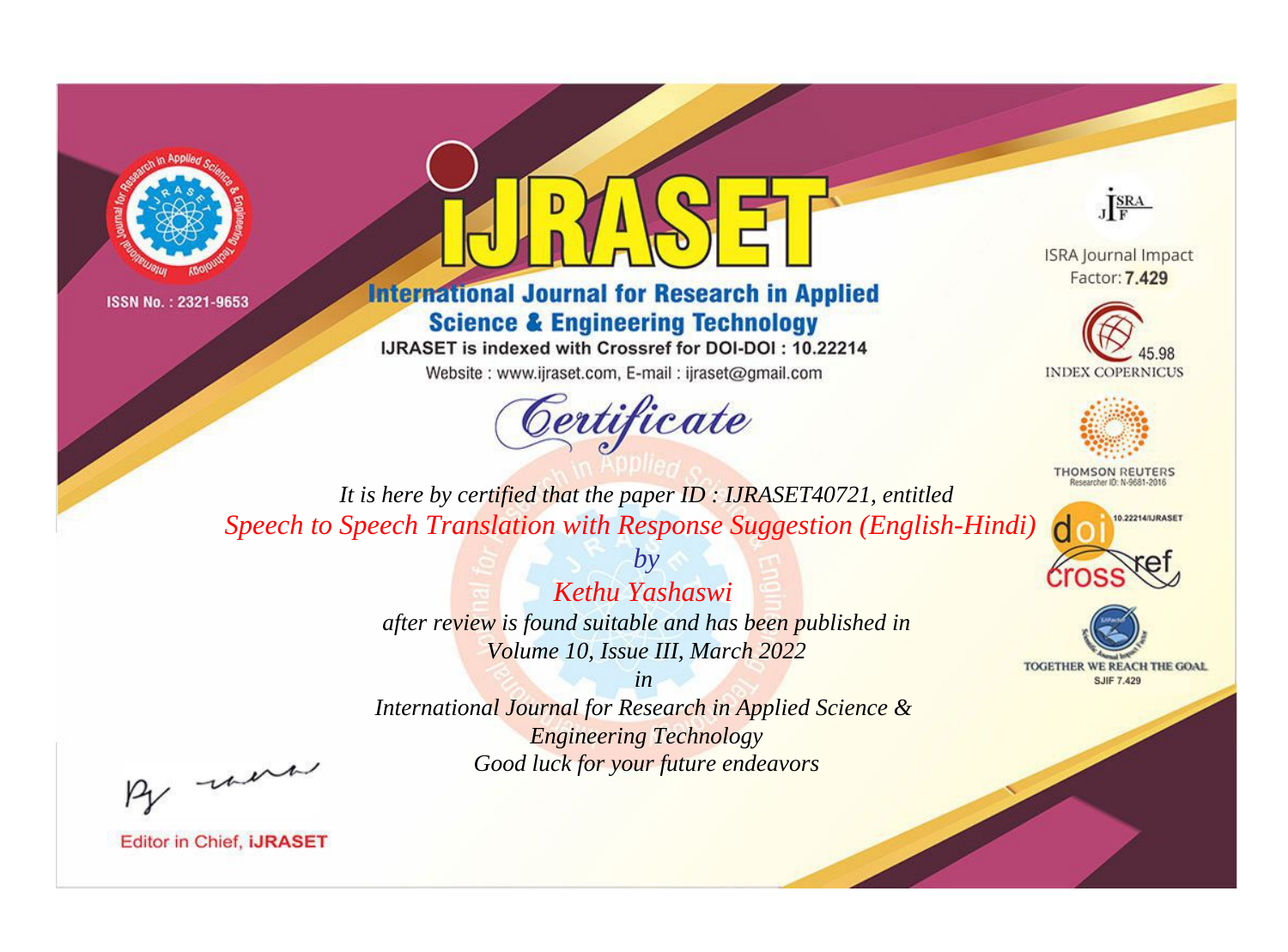



## **International Journal for Research in Applied Science & Engineering Technology**

IJRASET is indexed with Crossref for DOI-DOI: 10.22214

Website: www.ijraset.com, E-mail: ijraset@gmail.com





**ISRA Journal Impact** Factor: 7,429





**THOMSON REUTERS** 



TOGETHER WE REACH THE GOAL **SJIF 7.429** 

*It is here by certified that the paper ID : IJRASET40721, entitled Speech to Speech Translation with Response Suggestion (English-Hindi)*

> *Patil Chanchal Vinod after review is found suitable and has been published in*

*by*

*Volume 10, Issue III, March 2022*

*in* 

*International Journal for Research in Applied Science & Engineering Technology Good luck for your future endeavors*

By morn